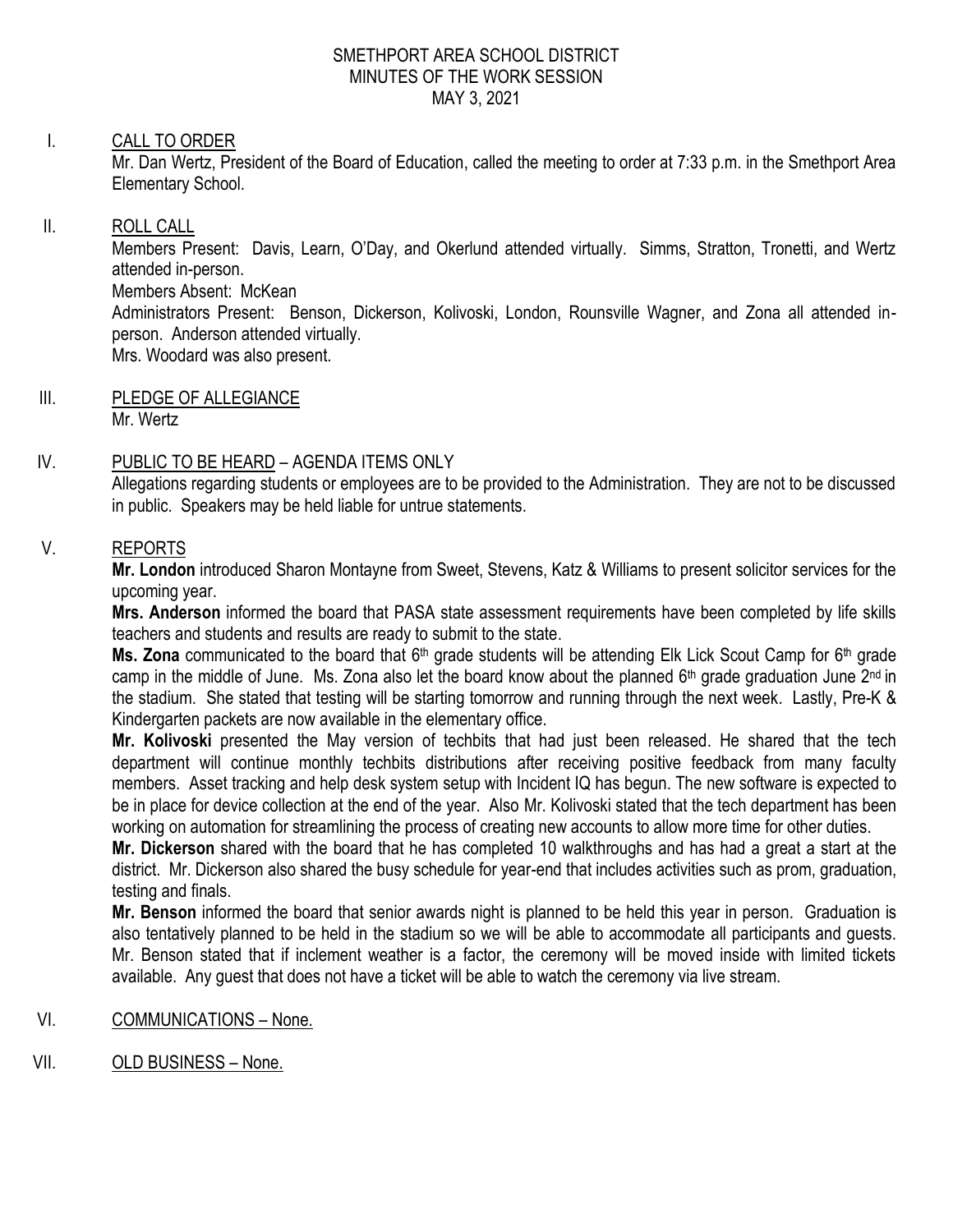Minutes of the Work Session May 3, 2021 Page 2

|       | ⊥ uyu ∟ |                                                                                                                                                                                                                               |
|-------|---------|-------------------------------------------------------------------------------------------------------------------------------------------------------------------------------------------------------------------------------|
| VIII. |         | <b>NEW BUSINESS</b><br>The following items to be discussed:                                                                                                                                                                   |
|       | $1_{-}$ | To consider approving the following Fall & Winter Sports Coach(es) for the 2021-22 school year:                                                                                                                               |
|       | 2.      | To consider approving the following District Supplemental Positions for the 2021-22 school year:                                                                                                                              |
|       | 3.      | To consider the approval of the following depositories for the 2021-22 fiscal year:<br>Hamlin Bank & Trust<br><b>PLGIT</b><br><b>PSDLAF</b><br>Northwest Savings Bank<br>Bank of New York/Mellon Trust Co<br><b>PA</b> Invest |
|       |         | 4. To consider approving the following teacher positions for the 2021-22 school year:<br><b>Elementary Teacher</b><br><b>Elementary Title Teacher</b><br>High School PE Teacher<br>High School Math Teacher                   |
|       | 5.      | To consider hiring a PK-12 Assistant Principal to begin July 1, 2021.                                                                                                                                                         |
|       | 6.      | To consider approving five (5) Teachers and one (1) Aide for the Elementary Summer School Option Program to<br>run July 6 <sup>th</sup> - 29 <sup>th</sup> , 2021.                                                            |
|       | 7.      | To consider approving the following addition(s) to the Substitute Support Staff list for the 2020-21 school year:<br>Morgan Causer, Port Allegany, Clerical/Teacher's Aide                                                    |

8. To consider approving the following as Summer Help for the custodial / maintenance department at a rate of \$8.50/hr:

Joni Britton, Smethport Sandra Schermerhorn, Smethport Bill Young, Smethport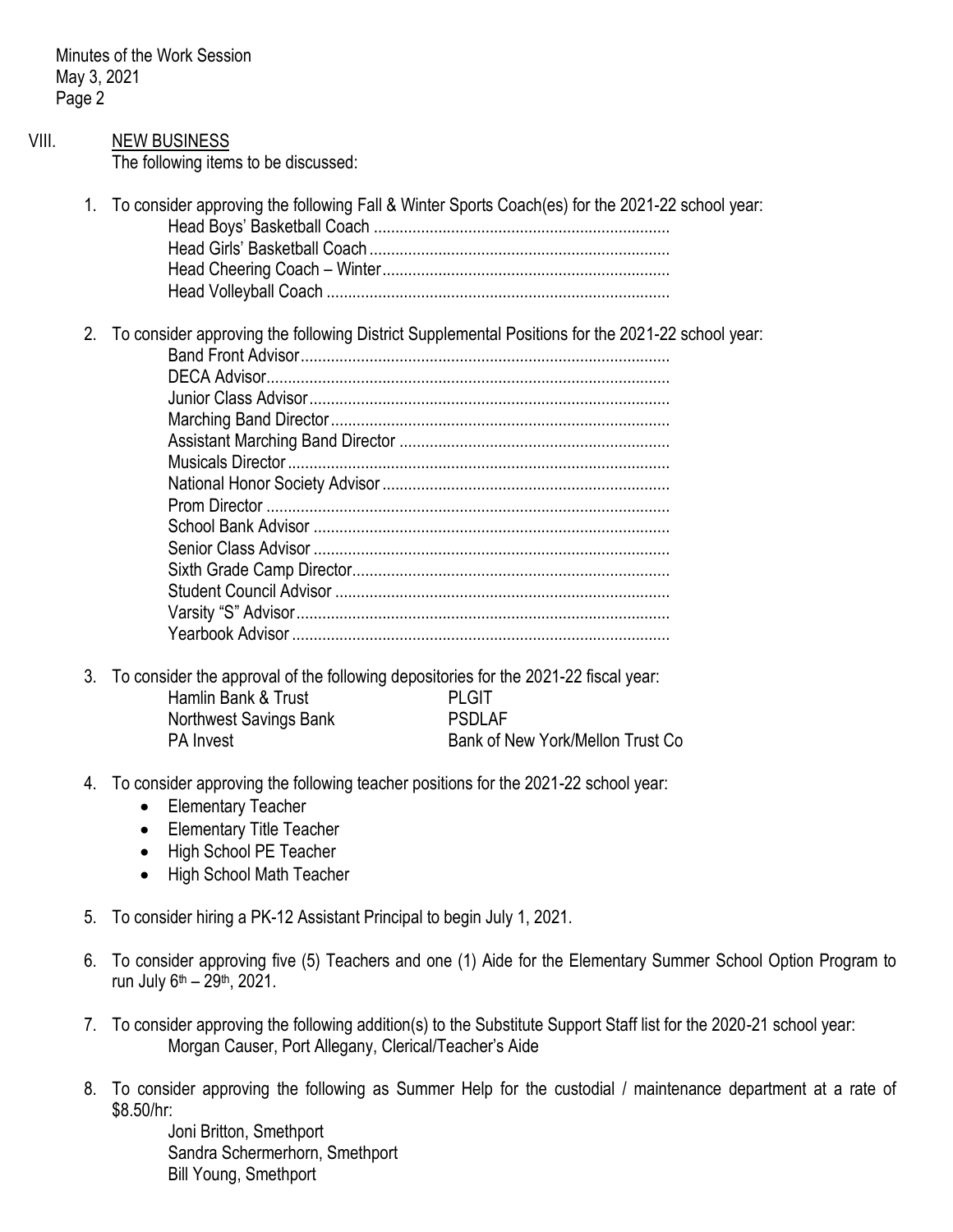- 9. To consider approving up to twenty (20) additional hours for each of the nurses, Mrs. Costa and Mrs. Colley for the summer of 2021 to implement the immunization requirements at their per diem rates.
- 10. To consider approving Shane Locke for Summer Technology help for up to 25 days total at a rate of \$125/day.
- 11. To consider the list of Seniors for graduation pending completion of all graduation requirements.
- 12. To consider a tentative Preliminary General Fund Budget for the 2021-22 fiscal year.
- 13. To consider the 2021-22 Seneca Highlands Career and Technical Center Operating Budget in the amount of \$2,344,744. (Our estimated share is \$210,943)
- 14. To consider approving the Seneca Highlands I.U.9 General & Janitorial Co-op Bid orders for the 2021-22 school year.
- 15. To consider a contract with Seneca Highlands I.U. 9 for Psychological Services at \$75.00/hour for the 2021-22 school year.
- 16. To consider approving a one-year renewal with Nutrition Inc. for the 2021-22 school year.
- 17. To consider the appointment of a School Board Treasurer for the 2021-22 fiscal year at a salary of \$1,000.
- 18. To consider the appointment of a School Board Secretary for the 2021-22 fiscal year at a salary of \$1,000.
- 19. To consider approving a ticket price increase for Athletic Sports for the 2021-22 school year.
- 20. To consider approving a 6<sup>th</sup> Grade Field Trip to Elk Lick Scout Camp for May 19<sup>th</sup> 21<sup>st</sup>, 2021 for 6<sup>th</sup> Grade Camp.
- 21. To consider approving a FMLA Leave of Absence for Colleen McClain, for a family member, for intermittent days starting April 26, 2021.
- 22. To consider approving MOU's for Year-long Temporary Substitute Employees for the 2021-22 school year due to the pandemic.
- 23. To consider approving the following policies:
	- #137.1 Extra Curricular Participation by Home Education Students
	- #150 Title 1 Comparability of Services
	- #626 Federal Fiscal Compliance with attachments
	- #810.1 School Bus Drivers and School Commercial Motor Vehicle Drivers
	- #810.3 School Vehicle Drivers
- 24. To consider an agreement with The Behavioral Health Alliance of Rural PA.
- 25. To consider the appointment of the following for the 2021-22 fiscal year: School Auditor **School Solicitor** School Solicitor School Dentist School Physician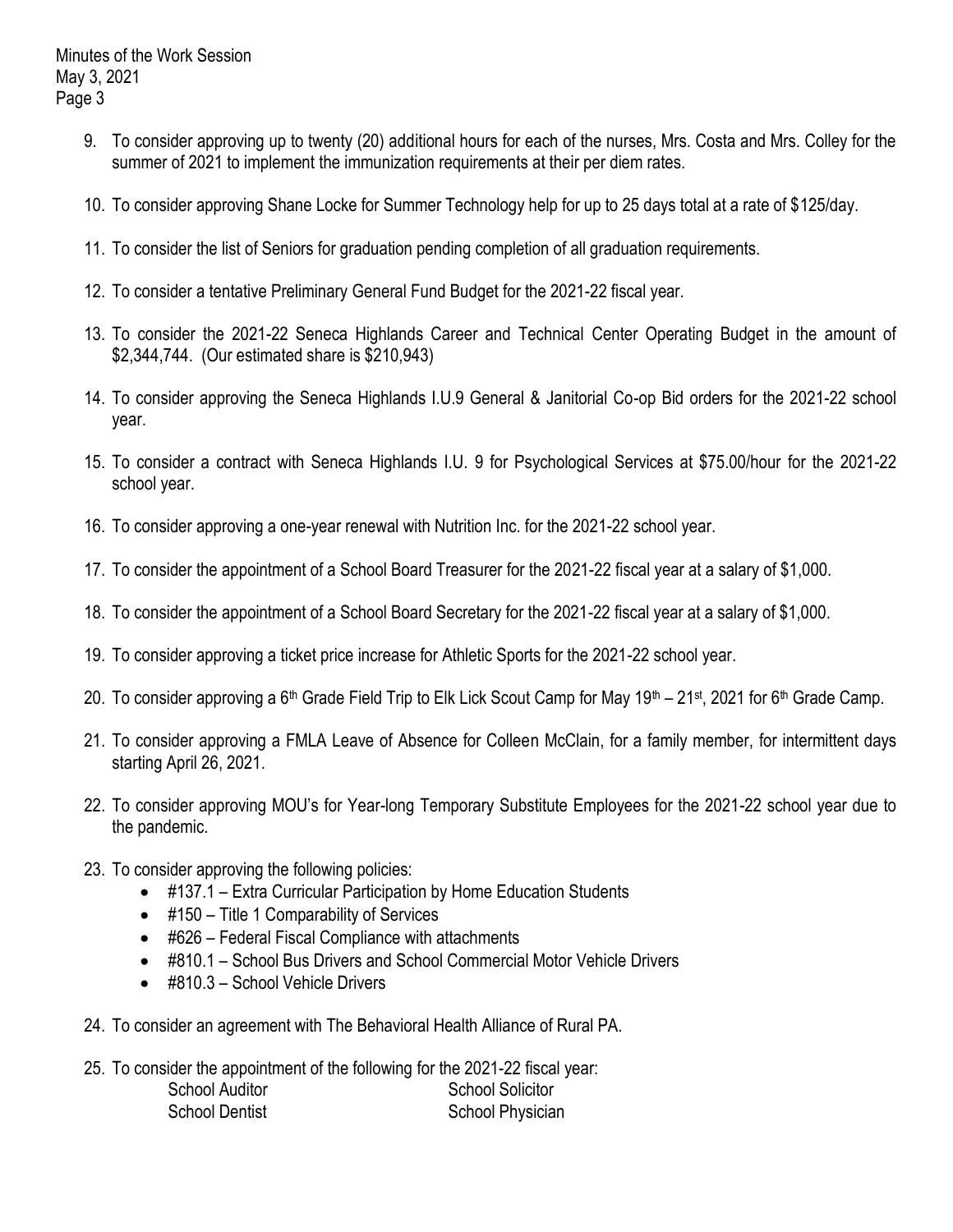Minutes of the Work Session May 3, 2021 Page 4

### **INFORMATION ITEMS:**

- May 3: Presentation Solicitor Services Sweet/Stevens/Katz/Williams
- $\triangleright$  May 3 7, 2021 is Teacher and Staff Appreciation Week with May 4<sup>th</sup> being Teacher Appreciation Day
- $\triangleright$  May 6 12, 2021 is School Nurses Week with May 12<sup>th</sup> being School Nurses Day
- $\triangleright$  May 10: Presentation Solicitor Services Knox Law
- $\triangleright$  Keating Township Tax Collector, Sandra Vossler, will appoint Dawn Babcock as Deputy Tax Collector

# **COMMENDATIONS**:

- Congratulations to the following Students of the Month Kaylee Edgar, Jr. High and Joanie Waldeck, Sr.-High.
- ► Congratulations to the Seneca Highlands CTC National Technical Honor Society inductees who were inducted on April 22, 2021:
	- Hayley Durphy
	- Alexandria Norris
	- Brian Tanner
- $\triangleright$  The PA Envirothon Challenge was held virtually on April 14<sup>th</sup>. Students worked in teams of five and they were tested on the following areas: Soils & Land Use, Forestry, Aquatics, Wildlife and Current Environmental Issues. The McKean County Conservation District along with other PA counties are in charge of the event and put together all of the details for the event. We had two teams participate this year. Congratulations to our team made up of our seniors for taking 2nd place:
	- **Senior Team: Swamp Grass** Kyler Alexis, Chase Burdick, Kassidy DiDomizio, Parker Jack, and Jordan Pavlock.
	- **9<sup>th</sup> Grade Team: Sassy Salamanders** Brennan Donovan, Madison Faes, Jaidyn Goodman, Emily Higley, and Ruth Line.
- $\triangleright$  The Egg drop Challenge for 4th and 5th graders was completed. The 4<sup>th</sup> Grade team had four finalist teams: Team A consisted of Jacob Custer, Ava Raszmann, and Owen Szuba; Team B consisted of Wyatt Hungiville, Ayla O'Connell, and Cassidy Szuba; Team C consisted of Andrew Benson, Kenley Okerlund, and Mariah Tanner; Team D consisted of Trent Howard, Deater Martin, and Holden Smith. The results were:
	- 1<sup>st</sup> Place: Team D Trent Howard, Deater Martin, and Holden Smith
	- 2<sup>nd</sup> Place: Team A Jacob Custer, Ava Raszmann, and Owen Szuba

The 5<sup>th</sup> Grade team had four finalist teams: Team A consisted of Collin Furgeson, Tristan Lenze, and Olivia Rounsville; Team B consisted of Shayonna Chapman, Braxx Hogan, and Cameron Larkham; Team C consisted of Ethan Gifford, Beccah Henderickson, Jude Kisko, and Lillian Vandermark; Team D consisted of Faith Benjamin, Braiden Keech, and Thomas Wolosewicz. The results were:

- 1st place: Team A Collin Furgeson, Tristan Lenze, and Olivia Rounsville
- 2nd place: Team D Faith Benjamin, Braiden Keech, and Thomas Wolosewicz